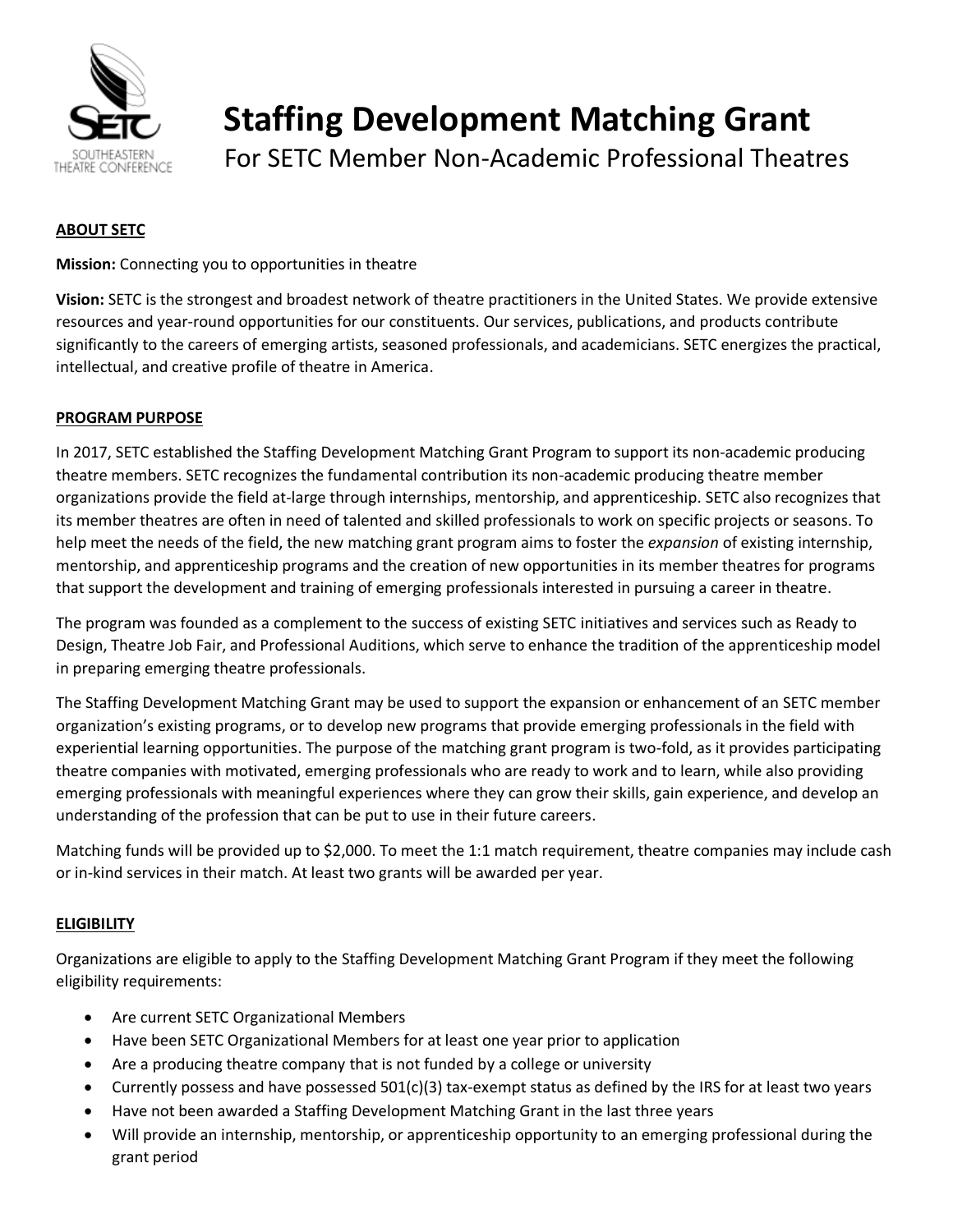- Will provide matching funds and/or in-kind services to support the internship, mentorship, or apprenticeship, as described below
- Comply with all applicable federal, state and local laws and ordinances, including but not limited to those that bar discrimination on the basis of age, color, disability, gender, gender expression, gender identity, genetic information, military veteran's status, national origin, race, religion, sex, sexual orientation or any other characteristic protected by law
- Comply with Fair Labor Standards

# **ORGANIZATIONAL RESPONSIBILITIES**

Organizations receiving grants through the Staffing Development Matching Grant Program are responsible for recruiting, auditioning and/or interviewing, hiring, and training participants.

While not required, SETC encourages participating organizations to recruit and select participants through established SETC programs such as Theatre Job Fair or Professional Auditions.

Programs may include artistic, technical, educational, and/or administrative development activities or completion of such responsibilities for the organization.

Organizations receiving grants must acknowledge the support of SETC appropriately in print materials and/or online.

### **Organizational Matching Funds**

Organizations receiving grants through the Staffing Development Matching Grant Program must provide matching support that is equivalent to, or greater than, the funds received from the grant.

Matching funds may include 'in-kind' or 'out-of-pocket' expenditures that are directly related to the internship, mentorship, or apprenticeship, and may include any of the following:

- Compensation provided to the participant beyond those funds provided by the grant
- Reimbursement (or provision) of housing, travel, or other subsistence expenses to the participant
- Provision of educational programming or activities in which the participant will be engaged
- Payment of supervisory staff who will directly oversee the program
- Other expenses that are particular to the needs of implementing the program, including marketing/promotion and associated recruitment costs

### **Payment or Benefits to the Participant for an Internship, Mentorship, or Apprenticeship**

Participants may be paid using funds provided by the grant. The organization may increase funding provided to the participant, if desired, by adding its own organizational funds.

Programs may be full-time or part-time, short-term or long-term. It is the organization's responsibility to comply with wage and hour laws, including the payment of overtime, when required.

Participants should be paid or provided benefits in a manner that is consistent with the organization's payment or benefits provided to other staff or participants who are in the same category of employment (intern, apprentice, etc.).

### **Scheduling of the Internship, Mentorship or Apprenticeship**

Beginning and ending dates for programs will vary depending upon the organization's needs and the participant's schedules.

### *All programs should begin no earlier than the Grant Award Date (see SETC Grant Program Calendar).*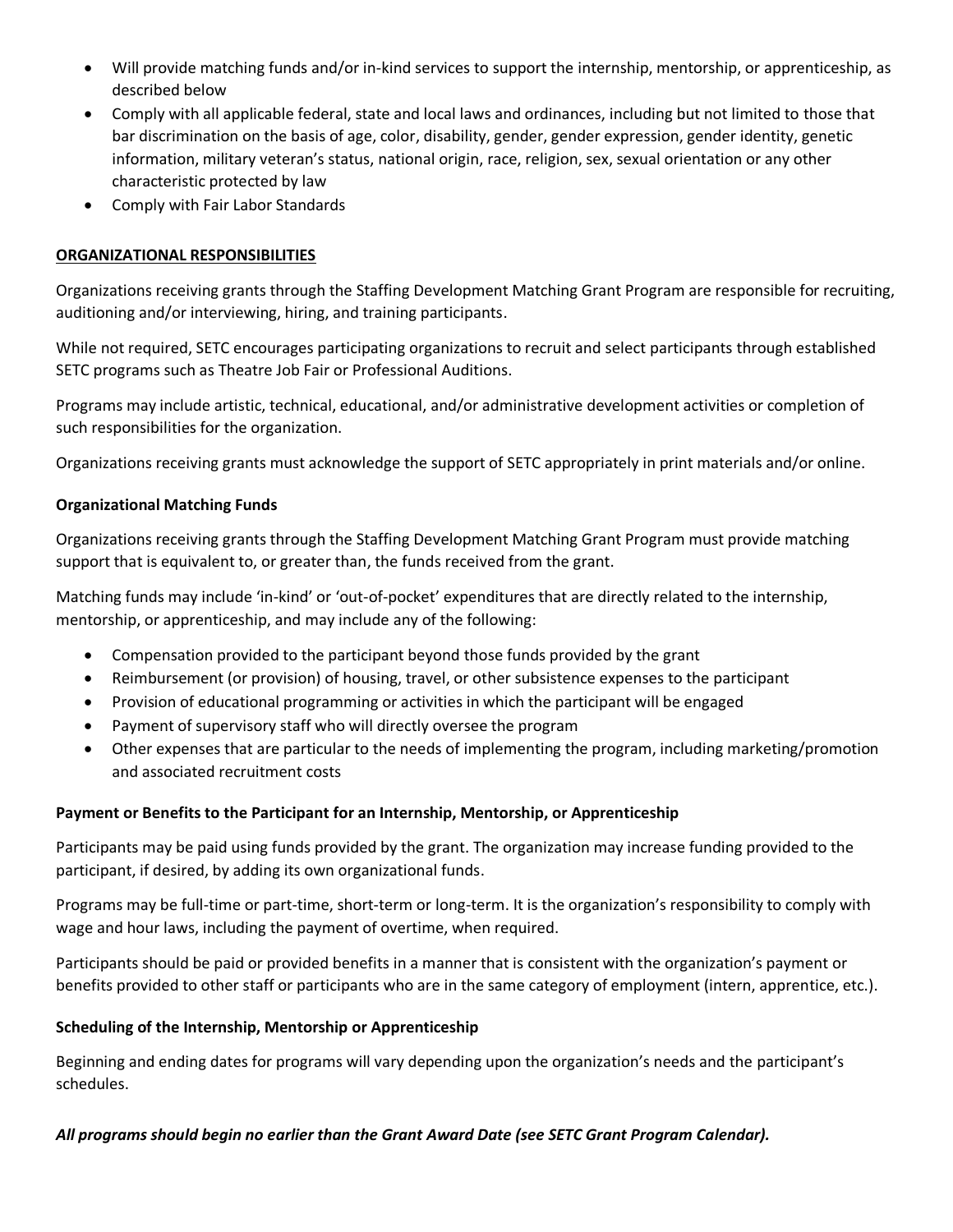# **Participant Responsibilities in the Internship, Mentorship or Apprenticeship (Participant Agreement)**

Participant duties will vary depending upon the organization's needs and participant's ability.

Organizations must provide participants with a written agreement in advance that includes the beginning and ending dates, expected hours of work or participation, payment or benefits amount, method and schedule for disbursement, details of other benefits to be received or expenses to be incurred (if applicable), and an outline of duties and responsibilities. A copy of this Participant Agreement will be expected as part of the reporting requirements when grant funding is disbursed to the organization.

# **Designated Supervisor Responsibilities**

The participant must be assigned a primary supervisor for the internship, mentorship, or apprenticeship. Secondary supervisors may also be identified.

Supervisors must plan work, provide training, and oversee the participant's activities.

Supervisors must be capable of providing a quality educational experience for the participant.

### **DISBURSEMENT OF GRANT FUNDS**

Grant funds will be awarded directly to the organization. It is the responsibility of the organization to administer funds awarded according to the terms outlined in the grant application.

Grant funds will be disbursed in the form of a check made payable to and mailed to the organization as provided on grant application materials.

Grant funds will be disbursed once SETC receives the following:

- A copy of the Participant Agreement (signed by the participant) which includes the organization's name, participant's name and contact information, and which outlines the details of the internship, mentorship, or apprenticeship. Agreement must include the beginning and ending dates, expected hours of work or participation, payment or benefits amount, method and schedule for disbursement, details of other benefits to be received or expenses to be incurred (if applicable), and an outline of duties and responsibilities.
- An invoice from the organization requesting disbursement of awarded grant funds.

NOTE: Payment may take two to four weeks. SETC will make every effort to process payment quickly, but if grant funds are not received before the participant is to be paid (or benefits provided), the organization is required to pay the participant or provide the benefit from its own funds.

### **FINAL GRANT REPORTING REQUIREMENTS**

A short report (maximum of three typed pages) from the grantee organization should be submitted to the SETC Central Office at the end of September per the Grant Program Calendar. The report should include:

- a description of how the grant funds were used
- how the match was made
- the impact of the grant on the organization and the emerging artist/administrator
- if appropriate, a short testimonial by the emerging artist/administrator discussing their experience

### **GRANT REVIEW PROCESS**

A grant review committee will be appointed by the SETC President. The SETC Executive Director will serve as an ex officio member of the committee.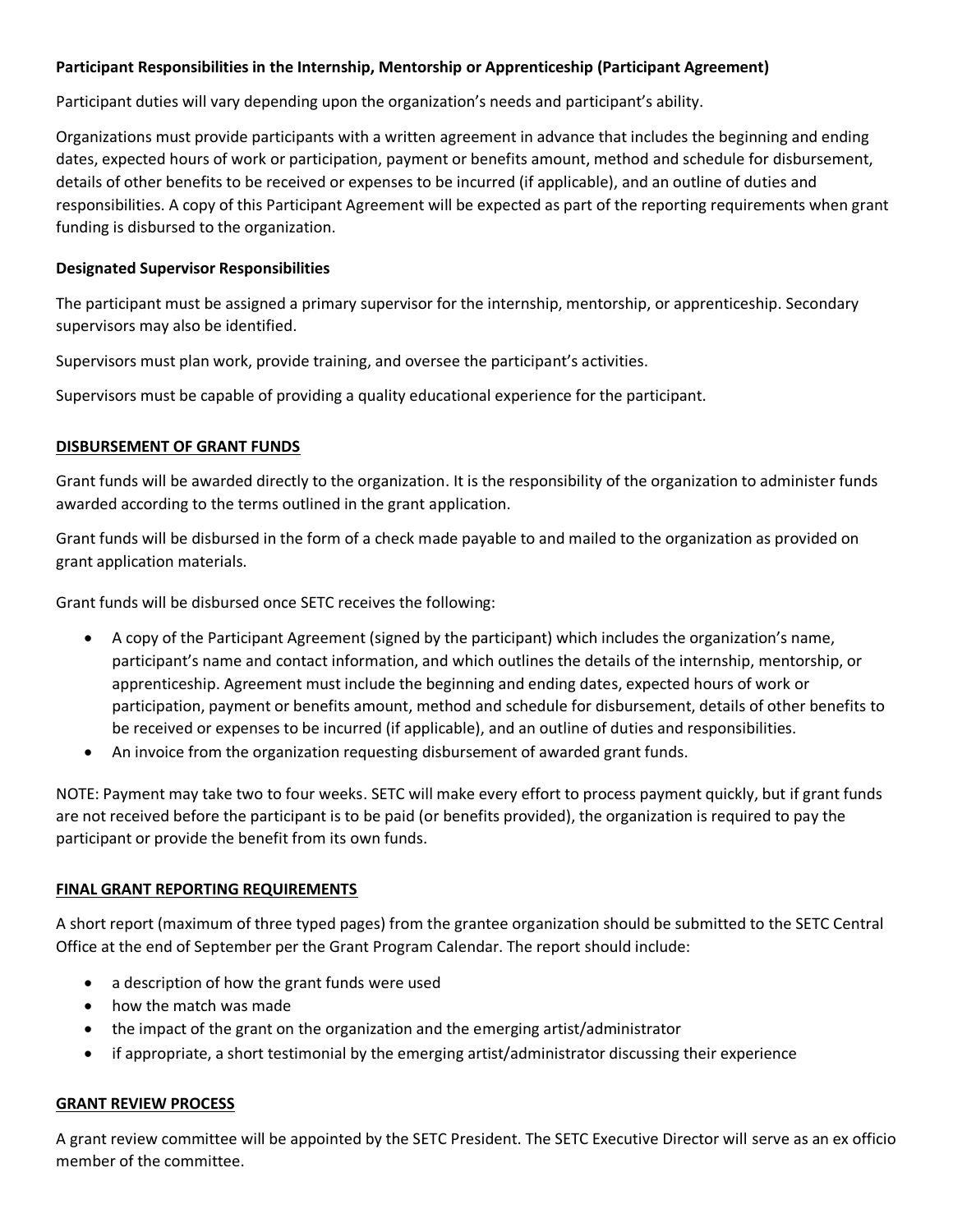# **Review Criteria**

In reviewing applications, the committee will seek to ensure that funded applications reflect and contribute to the purposes of the program and to the broader mission of SETC. To that end, the committee will seek to fund applications demonstrating that:

- the program will provide meaningful contributions to the participating organization,
- participants will be provided meaningful training and experience opportunities, and
- the organization has the capacity to provide such meaningful opportunities, including supervisory responsibilities.

# **HOW TO APPLY**

# **See the SETC GRANT PROGRAM CALENDAR for Application deadline.**

**Applications must be submitted as a single pdf document sent via email attachment to grants@setc.org,** with the subject line: STAFFING DEVELOPMENT GRANT – "Your Theatre/Organization Name".

Submissions to the above email address will receive automatic receipt notification.

Incomplete applications, or applications submitted after the established deadline, will not be considered.

**Questions:** For assistance with the grant application process, please email grants@setc.org with a detailed explanation of questions regarding the application or the program. Please provide return contact information (email and phone). Every attempt will be made to reply to requests within two business days. Replies may be made in the form of email or phone contact.

### **APPLICATION MATERIALS**

Applicants must submit the following materials by the deadline:

- $\checkmark$  Part I: Application Form
- $\checkmark$  Part II: Project Narrative. Please see application for specific instructions.
- $\checkmark$  Part III: Project Budget form (including plans to meet the required match) **EXAMPLE BELOW**
- $\checkmark$  Part IV: Other Required Materials
	- o Copy of organization's 501(c)(3) determination letter
	- $\circ$  One (1) of the following:
		- **A copy of page one (1)** of the organization's most recent IRS 990 form
		- A financial report prepared by an accountant and signed by the board president or chair
	- $\circ$  A history and background of the organization (no more than two pages, single spaced) that includes:
		- The mission and purpose of the organization
		- A brief history of the organization, including major accomplishments
		- A list of recent notable programming or projects
		- A brief description of the organization's administrative structure, including number of employees and reporting structure

# **Applications must be submitted as a single PDF document sent via email attachment to [grants@setc.org](mailto:grants@setc.org)**, with the subject line: STAFFING DEVELOPMENT GRANT – "Your Theatre/Organization Name"